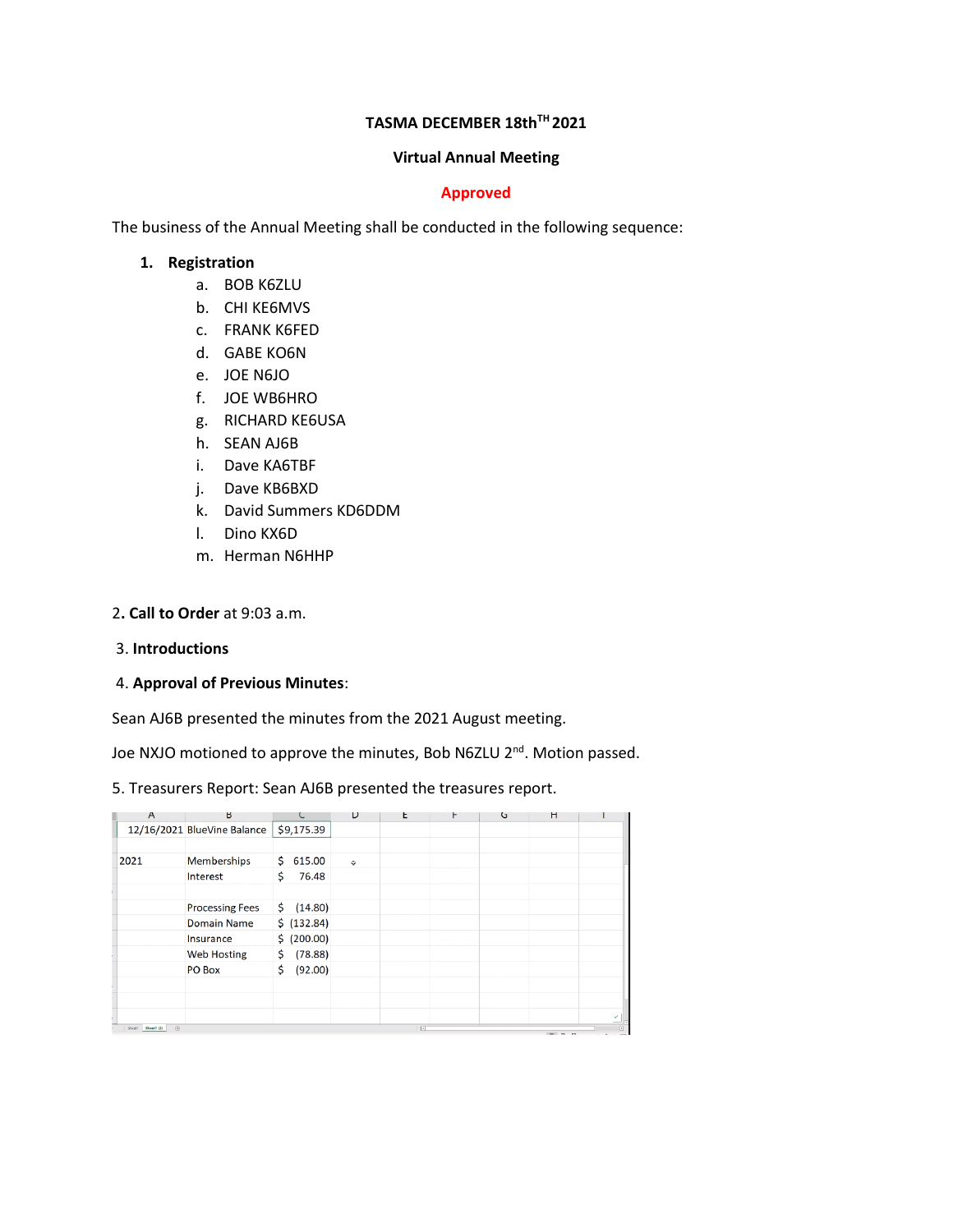## **6. Committee Reports:**

## **Technical Committee report**:

Richard KE6USA presented the Tech Committee report:

Processed one administrative change, two pending administrative changes, two machines were approved for test, two machines for final coordination and are working on four more RFC's. Frank thanked his team for their hard work. We're meeting every couple of weeks to pick up the pace to clean up all of our backlog.

Frank K6FED presented the approved Tech Committee minutes from the last meeting. He explained that they are listed on the WEB site.

## **HamClubonline Report:**

Sean AJ6B presented the HamClubonline changes.

- 1. Paypal has been removed and members may now go direct and enter their credit cards in the program.
- 2. On hamclubonline we do have a user interface update that's coming out, hopefully in the next couple weeks that were upgraded bootstrap five, which will make it a little more friendly on the mobile devices and we redeveloped a few of the pages. So, you'll be seeing that change come out here soon.

## 7. **Unfinished Business:**

None

## 9. **Election of Officers:**

Sean AJ6B presented the Election Results: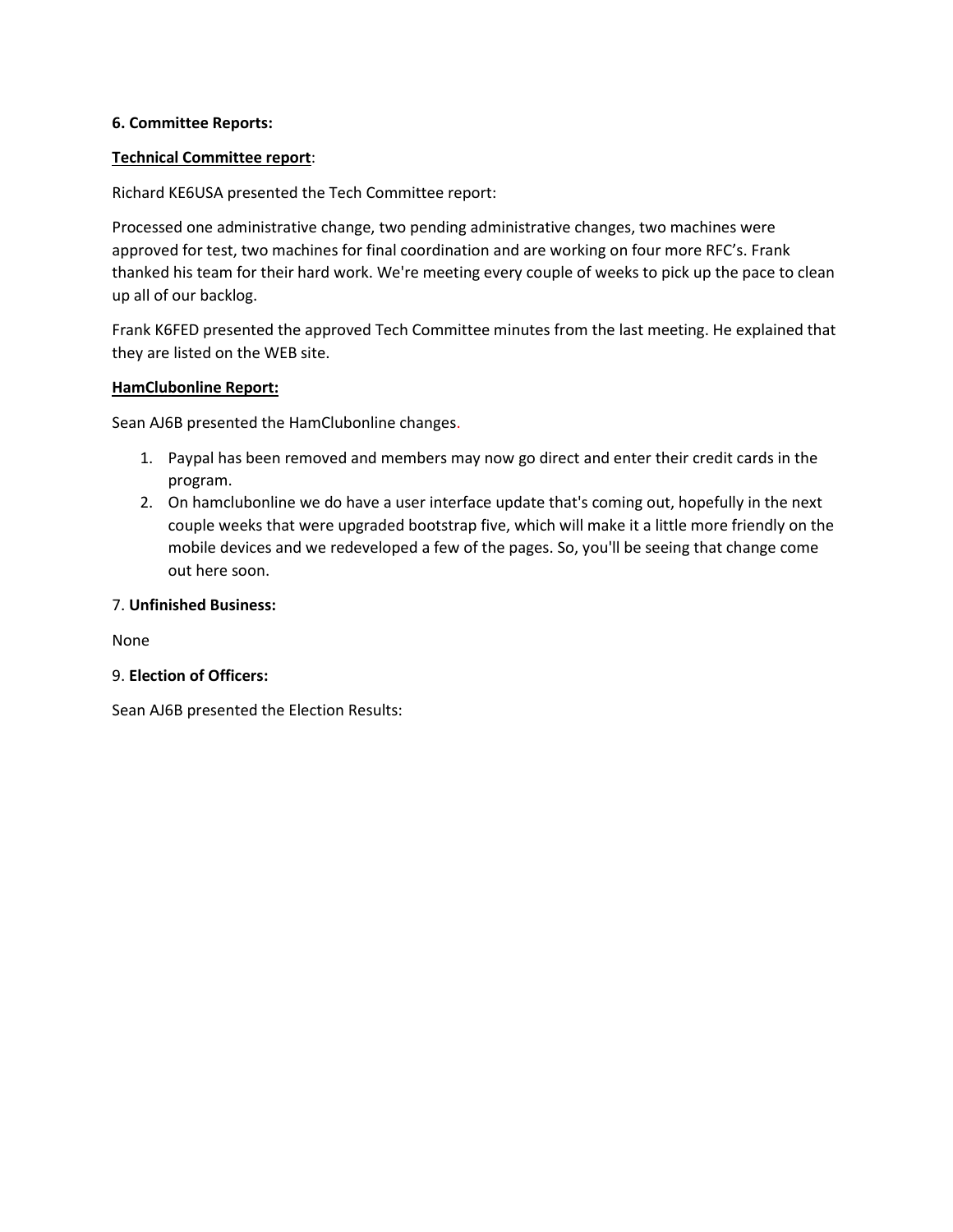## #1: Chairman

1. David S. Elder KA6TBF (14 votes, 93.3%) 0. Abstain (1 vote, 6.7%) (Write-ins were allowed, but none were cast.)

# #2: Secretary

1. Sean Reighle AJ6B (13 votes, 86.7%) 0. Abstain (2 votes, 13.3%) (Write-ins were allowed, but none were cast.)

## #3: Treasurer

1. Sean Reighle AJ6B (14 votes, 93.3%) 0. Abstain (1 vote, 6.7%) (Write-ins were allowed, but none were cast.)

# **Election Statistics:**

15 ballots cast, 45 ballots sent = 33% voted

#### 10. New Business:

GABE KO6N presented the Band plan change proposal. The changed are in red and the proposal has been posted on the TASMA Website.